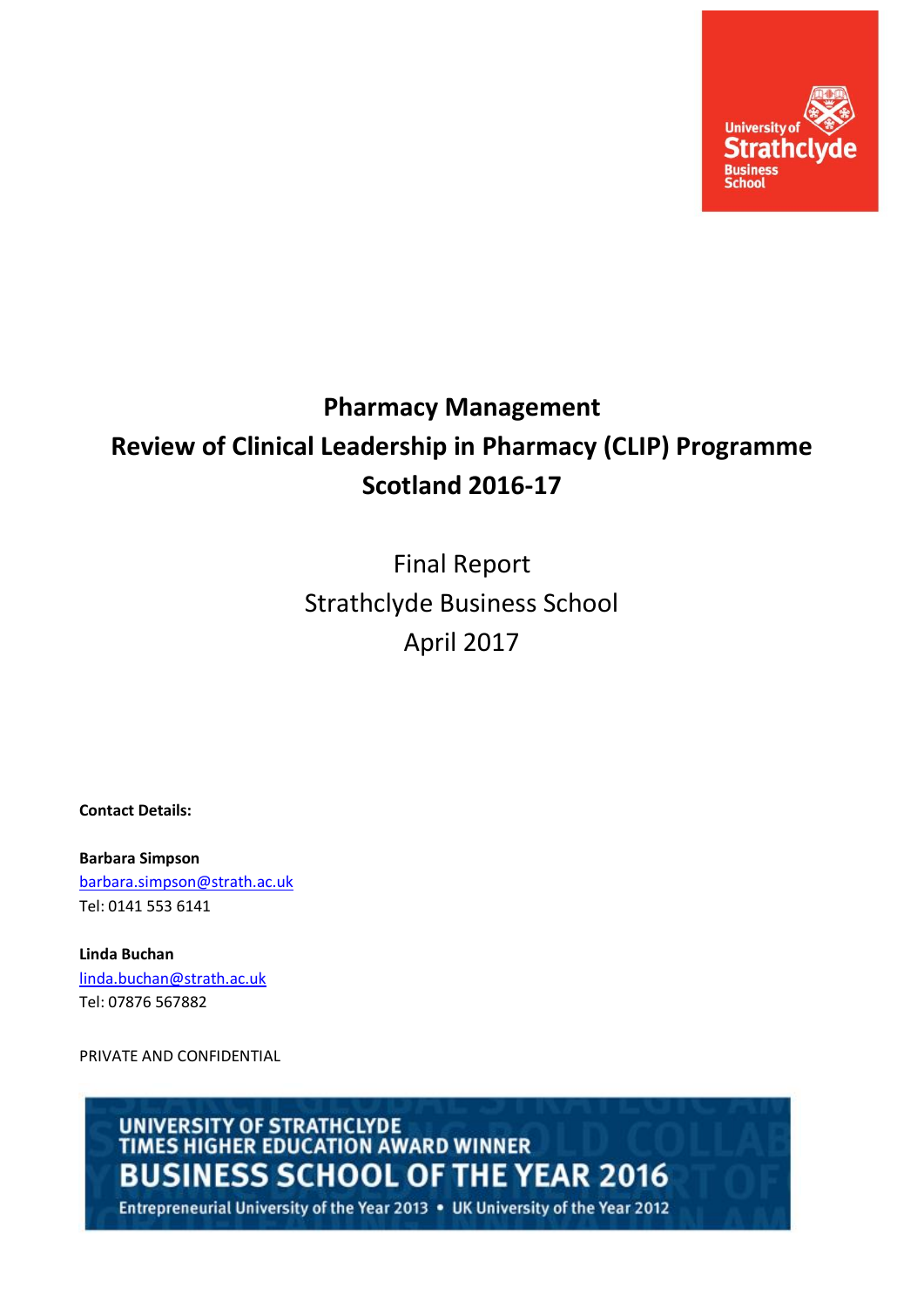## **1. Introduction to the Review**

This report summarises the findings of a limited scope review of the Clinical Leadership in Pharmacy (CLIP) programme that was conducted in March 2017 by Strathclyde Business School. The CLIP programme, which is provided by Pharmacy Management, aims to unlock the potential of Scotland's future pharmacy leaders. By embedding collective leadership behaviours within the pharmacy sector, this programme aims to support future leaders in maximising the opportunities created by health and social care integration and novel models of care. The purpose of this review is to assess the outcomes of CLIP in relation to the development of leadership practice amongst participants.

The design of the review process was based on the course documentation provided, discussions in July 2016 with John Stanley, CEO for Pharmacy Management, and conversations with the delivery team during one of the modules at Stirling Management Centre. These exploratory discussions enabled us to more fully understand the CLIP programme, its anticipated outcomes, and the potential for Strathclyde Business School to offer novel feedback to inform the future development of this programme.

## **2. Our Approach**

Traditionally evaluations of leadership development programmes have focussed primarily on measuring changes in participants' skillsets. However, this type of approach, which is guided by a logic of accountability, offers little insight into the multi-faceted, socio-cultural complexities of leadership as it emerges in practice. There is now a growing awareness that it is at least equally important to evaluate how individuals' underlying assumptions about leadership and themselves as leaders (their mindsets) may evolve over the course of a development programme (and beyond), and how these assumptions subsequently translate into the practice of leadership within the workplace. This form of evaluation calls for more fluid and emergent methods that recognise leadership practice as both art and science.

The methods used by Strathclyde Business School in conducting this limited scope review draw on Personal Construct Psychology (PCP), a theory that traces its origins back to George Kelly in 1955. Unlike other psychological theories that seek, for instance, to define the essential attributes of individual leaders, PCP sets out to understand how people continuously make sense of the world in relationship to each other. It is concerned less with the actual stuff of life and more with how meanings emerge over time; less with the nature of being in the world and more with doing in practice; less with the stabilities of experience and more with the creative dynamics of social interplay. These bipolarities are examples of what Kelly called 'personal constructs', which are dimensions of meaning-making that are always characterised by two contrasting poles. It is in the tension between these two poles that there is potential for learning to occur through the ongoing challenges of daily living. According to Kelly, each of us has a multi-layered system of intersecting personal constructs (a mindset), which we use as a sort of template to guide the meanings that we extract from our ongoing experience. Of course, constructs can, and do change as we learn through experience, but they are often held as tacit knowledge that requires subtle techniques of inquiry to make them explicit and articulable.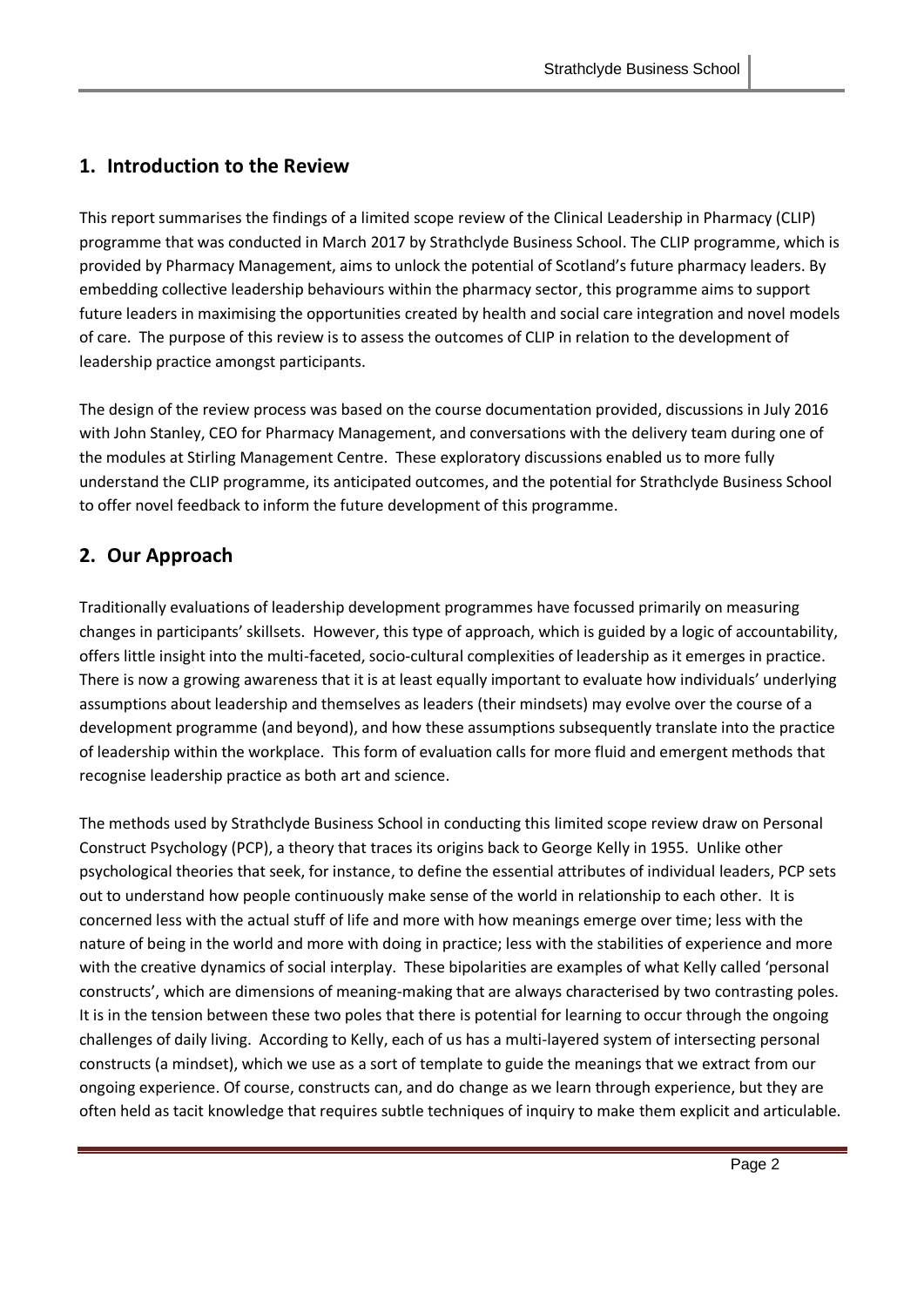Kelly developed a number of methods to explore personal constructs in clinical contexts. One of these is the repertory grid interview technique, which we have adapted and customised specifically for this review. The purpose of a repertory grid interview is to map the interviewee's personal construct system in relation to a particular topic, which in the context of this review is 'leadership'. This topic was explored through relationships between a series of elements that were selected by interviewees to represent their own experiences of leadership. We offered a suite of images drawn from public domain sources to represent a wide range of potential leadership experiences. Each of the participants was invited to select seven images that represented different aspects of their own experience and practice of leadership. Then, through a structured interviewing process, we elicited 4-6 bipolar constructs about leadership from each participant's personal construct system. We concluded each interview with a brief discussion of the participant's perceptions of the CLIP programme overall.

Interviews were conducted on the  $2^{nd}$  March 2017 with ten volunteers from the CLIP programme all of whom had previously agreed to participate in this review. Our engagement with these participants was undertaken in accordance with the University of Strathclyde's Ethics procedures. All participants were fully informed about the interview process, all gave signed consent to their participation, and all agreed to be audiorecorded during the interview on the understanding that their data would remain confidential to the Strathclyde researchers. Although this sample is reasonably significant in relation to the full cohort of 30 participants in the CLIP programme, the findings are not intended to be more widely generalizable.

Participants experienced this interview process as both challenging and interesting in ways which, ultimately, they really enjoyed. Several did mention that they found it a difficult process that required some mental gymnastics, while others remarked that the process made them think completely differently about what leadership means to them and how they might best proceed on their own leadership journeys. Certainly the benefits of having time for self-reflection were mentioned by most of the participants. Further, the selection of images helped participants focus on their own specific and practical leadership experiences rather than reverting to more idealised or aspirational perspectives.

## **3. Our Findings**

In this section, we begin by discussing the images that interviewees selected as elements for their repertory grids, then we present the key constructs that emerged during the interviews, and finally we briefly report some more general comments made by the interviewees about the CLIP programme.

#### 3.1 Elements

The elements selected by each interviewee are shown in the appendix to this report. Whilst the meaning of each of these images is particular to each interviewee, there are some interesting patterns that are worthy of comment.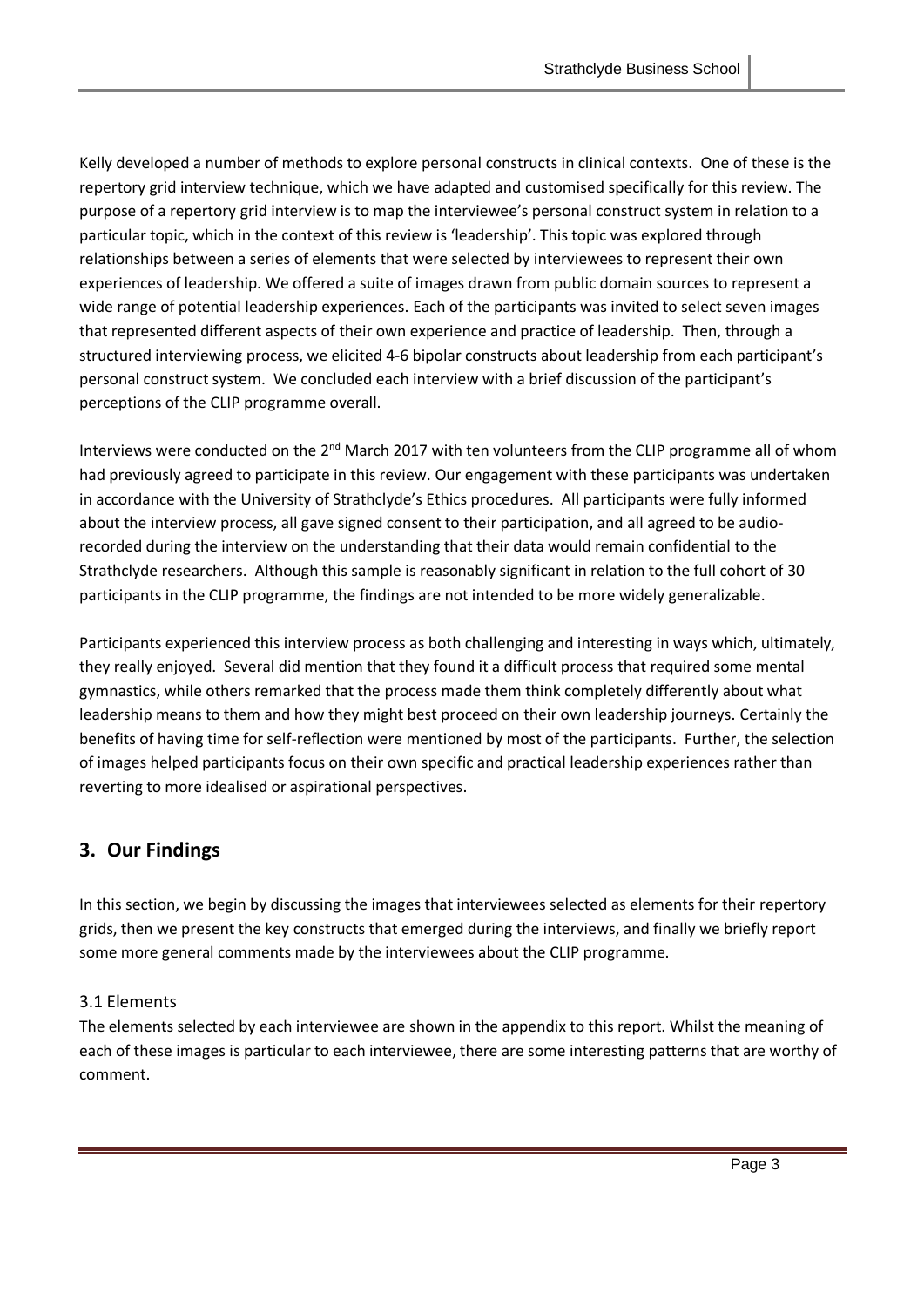

This image depicts a cooperative huddle where everyone is an equal party to the work being undertaken. It was selected by 7 out of the 10 interviewees and was used to describe both excellence in leadership practice, and also how several of the interviewees saw their own current practice as they approached the conclusion of the CLIP programme.



This image depicts a leader who is distinctive, but also very much a part of the team. It was selected by 7 out of the 10 interviewees to describe excellence in leadership, but also leadership that is too inclusive, perhaps lacking a more balanced view.



This image has a distinctly gendered dimension that shows a woman leader dominating those around her. It was selected by 6 out of the 10 interviewees to describe both good and bad leadership practice.

This image shows a leader skilfully juggling multiple items. It was selected by 5 out of the 10 interviewees to describe both good and bad leadership practice.

This image shows a leader taking a commanding position in relationship to the team. It was selected by 5 out of the 10 interviewees to describe both good and bad leadership as well as an aspiration for their own future leadership practice.



This image shows a leader who is confused and unable to make a decision. It was selected by 5 out of the 10 interviewees, always describing an undesirable expression of leadership.

This image shows a leader giving a helping hand to a team member, allowing them both to achieve the goal. It was selected by 4 of the 10 participants, always as an exemplar of good leadership or as an aspiration for their own future leadership practice.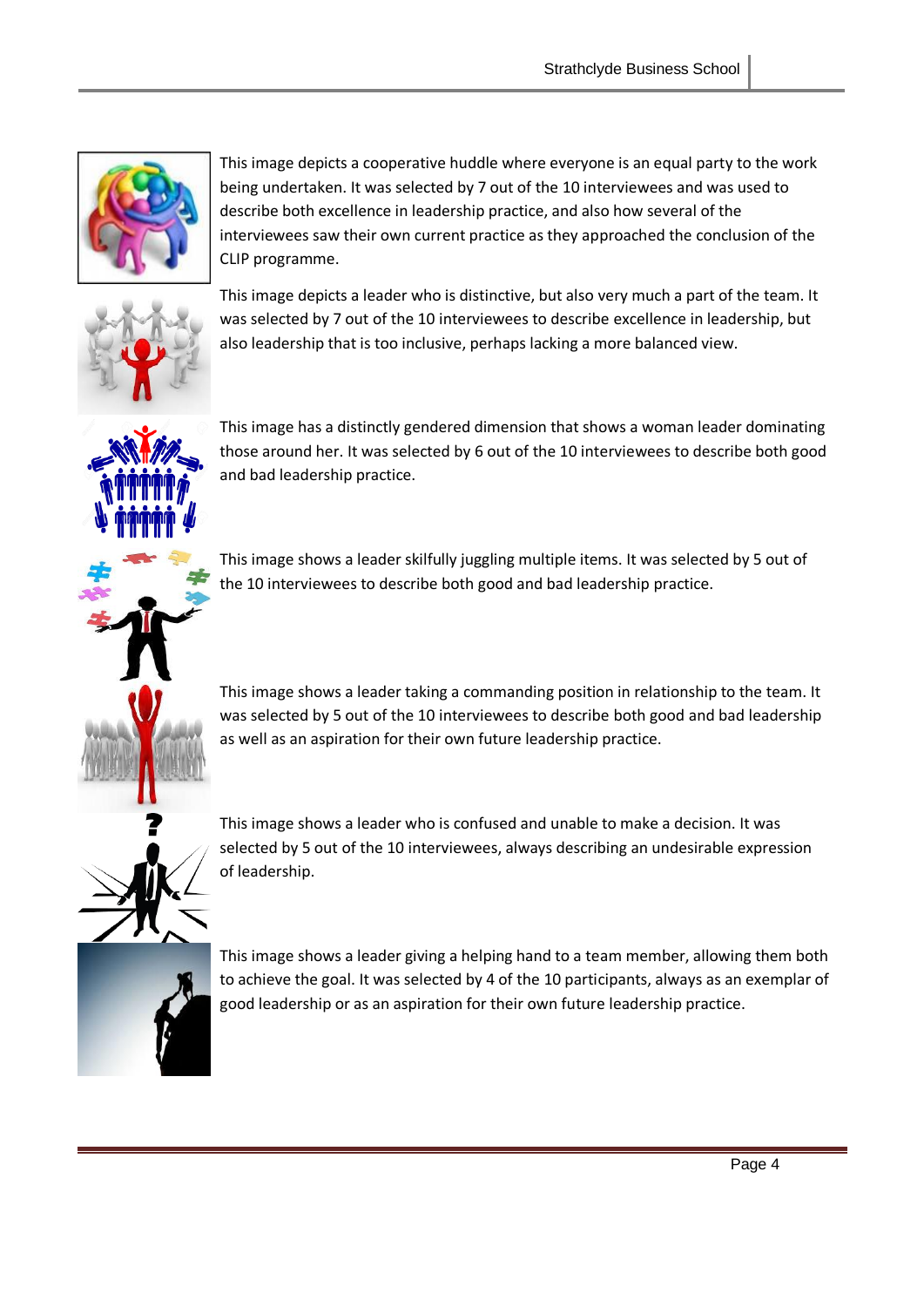

This image shows a leader shouting (and not listening). It was selected by 4 out of the 10 participants, always as an example of poor leadership practice.

The frequent occurrence of these 8 images across the 10 interviews already suggests a few themes that appear to characterise this CLIP cohort. Firstly, there is a real commitment to a form of leadership that is collaborative and cooperative, and a concomitant rejection of more autocratic, command-based models. Given the preponderance of heroic leadership theories, this shift towards more social and relational approaches seems to be a significant achievement for the CLIP programme, and it is something to be commended. Secondly, several of the images are used ambivalently to suggest either good or bad leadership. This points to the complexity of leadership in practice, where what works in one context may not work in others, reminding us that leadership is not a black & white landscape. Finally, there is a clear rejection of uncertainty, confusion and one-directional communication as inappropriate in the context of leadership.

#### 3.2 Constructs

Up to 6 constructs were elicited from each interviewee by comparing and contrasting selected elements from her/his chosen set of images. These constructs are always bipolar, their full meaning being revealed in the contrast between poles. As each construct was elicited, interviewees were asked to rate their own current leadership practice, their practice before they embarked on the CLIP programme, and where they hoped to see their practice in another 18 months' time. These ratings used a scale of 1-7, where 1 represents the lefthand dominant pole of the construct, and 7 represents the right-hand contrasting pole. Our analysis of all the constructs elicited reveals five broad themes, as follows:

#### 3.2.1 Engaging

This theme gathers together a total of 17 constructs, all of which relate in some way to the importance of mutual support, inclusivity, positivity and the impossibility of doing the job on your own. Contrasting poles include a saviour mentality and dictatorial approaches that deny the agency and creative potential of team members. Typical constructs include:

| <b>Construct Dominant Pole (=1)</b>                 | Self before | Now<br>Self    | $\frac{8}{1}$<br>S<br>Ë<br>Self in<br>g | <b>Construct Contrasting Pole (=7)</b> |
|-----------------------------------------------------|-------------|----------------|-----------------------------------------|----------------------------------------|
| Engages team in decision making                     | 6           | $\overline{4}$ | 2                                       | Says no, or agrees to everything       |
| Being inclusive; being part; not better<br>or worse | 5           | 3              |                                         | Stand alone in the role; no buy-in     |
| I can't do everything; need to work in a            | .5          | 3              |                                         | Not accepting help; isolated; thinking |
| team; can't be everything to everyone               |             |                |                                         | don't need help                        |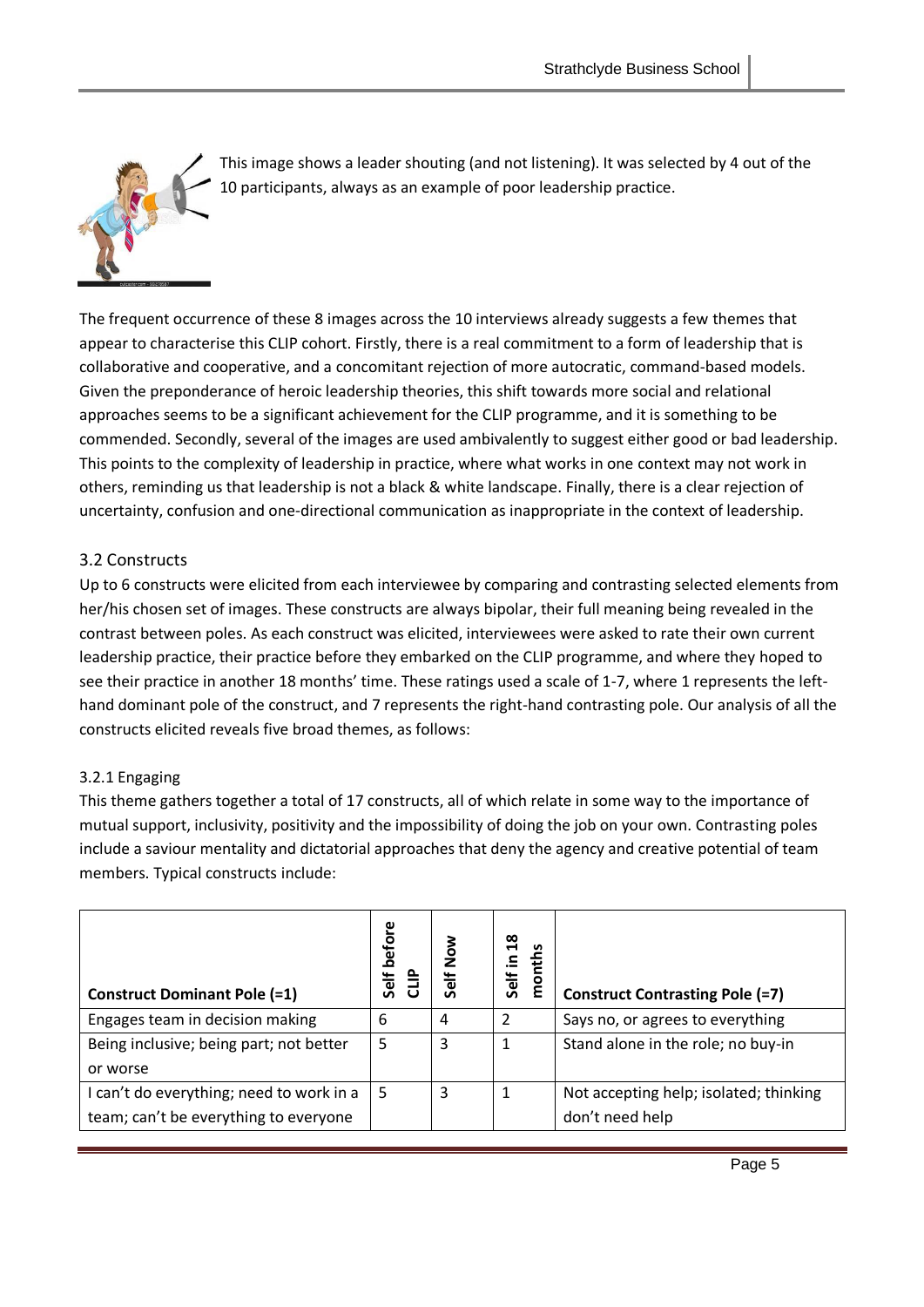| Connect and engage with people          |   | Put self and personal needs first |
|-----------------------------------------|---|-----------------------------------|
| Keeps people engaged; gains respect;    | 4 | Distances team; generates fear,   |
| approachable; less confrontational      |   | unapproachable; conflict          |
| Empathic; coaching; asking not telling; |   | Direct; unfeeling; dictating; not |
| inclusive                               |   | coaching or asking                |

In all of these examples there is a clear trend from where interviewees considered themselves to be in terms of their leadership practice before they stated CLIP, to where they are now, and where they aspire to be in another 18 months. This trend moves consistently towards the dominant construct pole demonstrating a clear developmental pathway as programme participants increasingly recognise the need for a more engaged and relational approach to their leadership practice.

#### 3.2.2 Working together

This theme encompasses 12 constructs that emphasise the power of collaboration in developing people and accomplishing service outcomes. The contrasting poles reflect teams that are demotivated and dissatisfied, where potentials go unrecognised and no guidance is offered for staff seeking development. Typical constructs include:

| <b>Construct Dominant Pole (=1)</b>           | Self before | Self Now | $\frac{8}{18}$<br>months<br>Self in | <b>Construct Contrasting Pole (=7)</b>         |
|-----------------------------------------------|-------------|----------|-------------------------------------|------------------------------------------------|
| Supports and develops people                  | 5           | 4        | 3                                   | Doesn't provide support or guidance            |
| Helping hand, coach & mentor                  | 4           | 3        | 2                                   | Superman; a bit delusional; could do<br>better |
| Provides autonomy to work towards a<br>vision | 5           | 3        | 2                                   | Robotic, corporate, stifling                   |
| Builds team cohesion                          | 5           | 4        | 3                                   | Lets issues fester                             |

Once again, there is a clear trend in how interviewees saw their leadership practice changing since the beginning of CLIP, and onwards into their future practice. Interestingly here though, the aspirational future is not identical to the dominant pole of these constructs. Rather it stands off from this extreme, perhaps recognising that there will always be some occasions when the contrasting pole may be needed in practice. Having access to both poles is therefore important for these interviewees.

#### 3.2.3 Listening

This theme is recorded in 4 constructs that emphasise openness and inquiry rather than just telling people what to do. This theme is very closely associated with the Engaging theme, above, but it came across in our analysis as sufficiently important to warrant a category in its own right. Typical constructs include: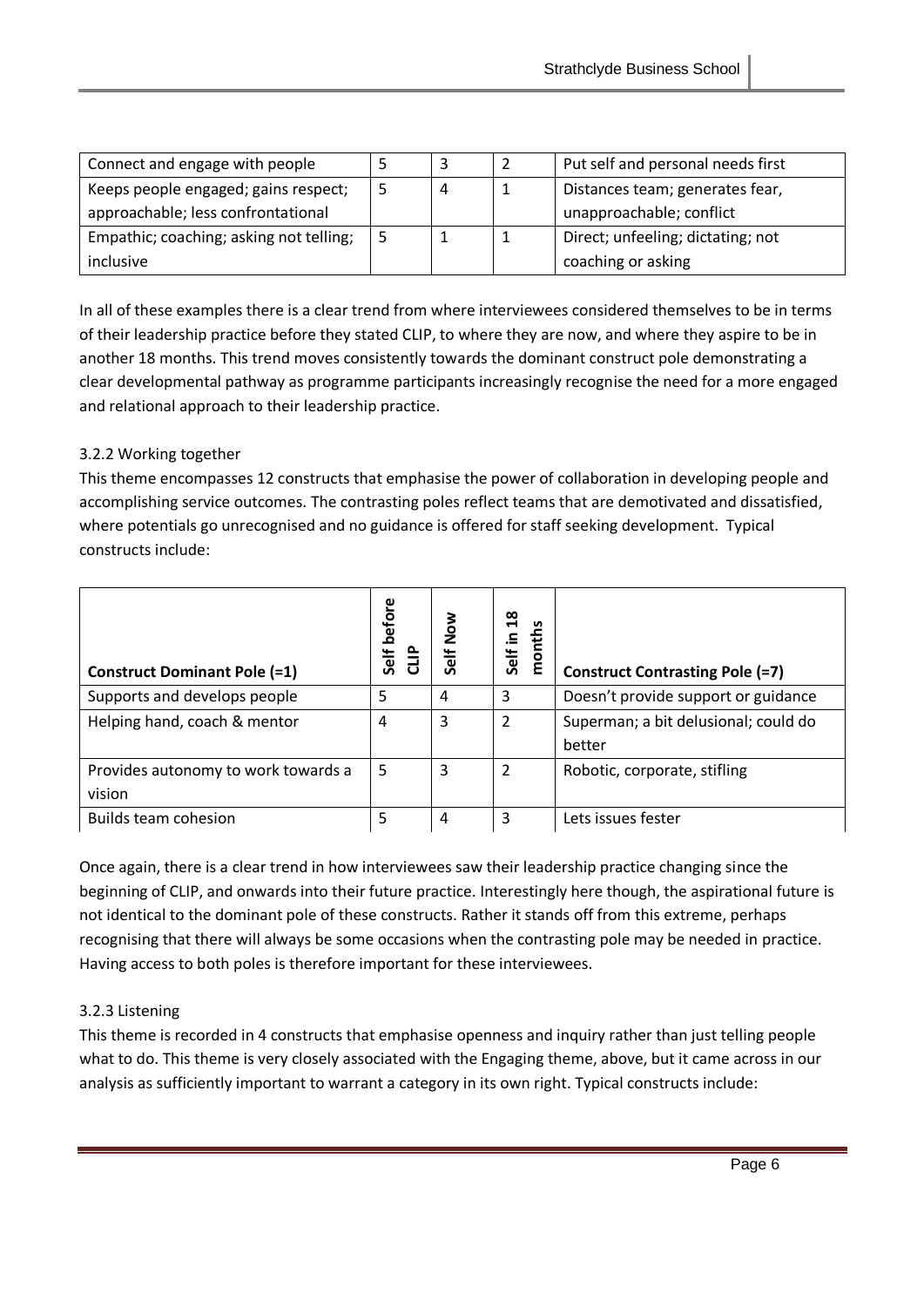| <b>Construct Dominant Pole (=1)</b>  | before<br><b>Self</b> | Ö<br>ž<br>Self | $\frac{8}{10}$<br>s<br>.≘<br>Self | <b>Construct Contrasting Pole (=7)</b> |
|--------------------------------------|-----------------------|----------------|-----------------------------------|----------------------------------------|
| Open and encouraging                 |                       | 4              |                                   | Radio silence                          |
| Asking; getting to the bottom of the | 5                     | 4              | 3                                 | Making assumptions that are not        |
| situation                            |                       |                |                                   | correct; loss of trust; telling        |

These constructs suggest that there is a communicative style that is more appropriate for the inclusive and collaborative leadership that is reflected in the Engaging and Working together themes above. Once again, there is a consistent developmental path through CLIP and on into the future, but also recognising that ultimately balance between the construct poles may be more valuable than attaining the dominant pole.

#### 3.2.4 Reflecting

We categorised 7 constructs within this theme, capturing the importance of respect, trust and passion in leadership as opposed to unfettered ego and apathy. Most of these constructs follow similar patterns to those already recorded above, but there was one slightly different approach recorded as follows:

| <b>Construct Dominant Pole (=1)</b>  | before<br>Self | <u>ة</u><br>Self | $\frac{8}{18}$<br>ؿ<br>$\equiv$<br>Self | <b>Construct Contrasting Pole (=7)</b>   |
|--------------------------------------|----------------|------------------|-----------------------------------------|------------------------------------------|
| Wants to be liked; tough and         |                | 3                | 4                                       | Doesn't care; lack of interaction; going |
| confident, but also sensitive; takes |                |                  |                                         | own way; sometimes it's good not to      |
| things too personally, too precious  |                |                  |                                         | need endorsement of the crowd            |

Once again we see a clear progression through the CLIP programme, and onwards into the future, but it is a trend away from the dominant pole and towards the middle of the construct. This interviewee clearly recognises that s/he may have been too sensitive in the past, but is now developing in a direction that will allow more independent action if and when it seems necessary.

#### 3.2.5 Making a difference

We categorised the remaining 9 constructs under this theme, which is concerned with having a vision and moving on in creative and flexible ways. Contrasting poles reflected the problems of an overly narrow focus, and the threat of being disorganised. Typical constructs include: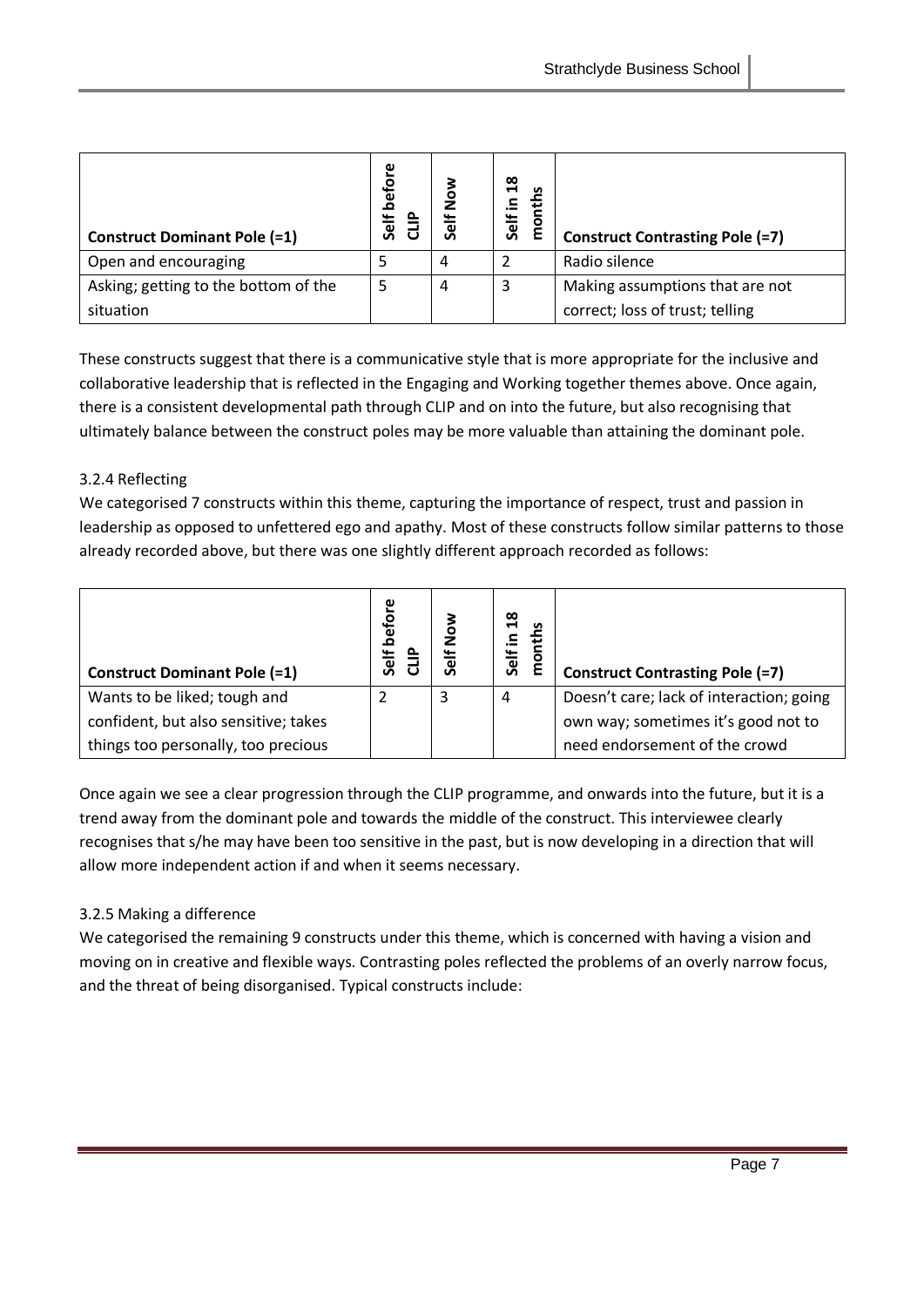| <b>Construct Dominant Pole (=1)</b>     | Self before<br>å | Self Now | $\frac{8}{18}$<br>months<br>Self in | <b>Construct Contrasting Pole (=7)</b> |
|-----------------------------------------|------------------|----------|-------------------------------------|----------------------------------------|
| Making a difference; having an impact   | 5                | 4        | 1                                   | Hamster on a wheel                     |
| Worthwhile vision which makes a         | 5                | 3        | 2                                   | No definition of success               |
| difference                              |                  |          |                                     |                                        |
| Connection with frontline staff; sharp  | 4                | 4        | 1                                   | Too focussed on process or structure,  |
| end; keeps it real; value of the job is |                  |          |                                     | or only on counting pennies            |
| about the patient                       |                  |          |                                     |                                        |
| Flexible and creative                   | 5                | 3        | 2                                   | Process focussed and box ticking       |

This final theme continues the patterns already observed above where there is a clear developmental progression towards the dominant construct pole. The consistency of this pattern across the entire dataset provides considerable comfort that participants in CLIP have indeed experienced a significant developmental shift over the course of the entire programme, and that they anticipate this trend continuing into their future leadership practice.

#### 3.3 General Comments

At the end of each interview, participants were invited to comment on their overall experience of the CLIP programme. Without exception, they were very positive about their experience, which they have valued greatly. Many perceive that the programme has moved them forward significantly in terms of their own leadership practice while also enabling them to come to a better place within themselves. Various of the tools taught, such as the Skill & Will matrix, Myers-Briggs assessments, and the Colours model, plus the sessions on high performing teams and visioning were singled out for compliment. The benefits of networking and the opportunities for coaching were identified as key factors in the success of the programme. Many of the interviewees also commented on the facilitator's considerable skill and knowledge in working with a diverse group such as this.

On the other side of the ledger, many were distressed about the way the projects had turned out. They seemed to be suggesting that their brief may have been unclear so they were confused about requirements, ultimately leading to disappointing outcomes. Some suggested that given the collaborative nature of the rest of the programme, it might have been more useful to undertake a much larger collaborative project that allowed them to work together to do some really impactful work. Another suggestion was that instead of a project, participants could be asked to develop a portfolio of actions and outcomes that critically reflects on participants' ongoing and evolving experience of leadership. There was also some sense that the programme might have benefitted from improved administration and structural support in order to better harmonise participants' objectives with those of Pharmacy Management. However, these were generally minor matters compared with the overwhelming positive feedback provided by the interviewees.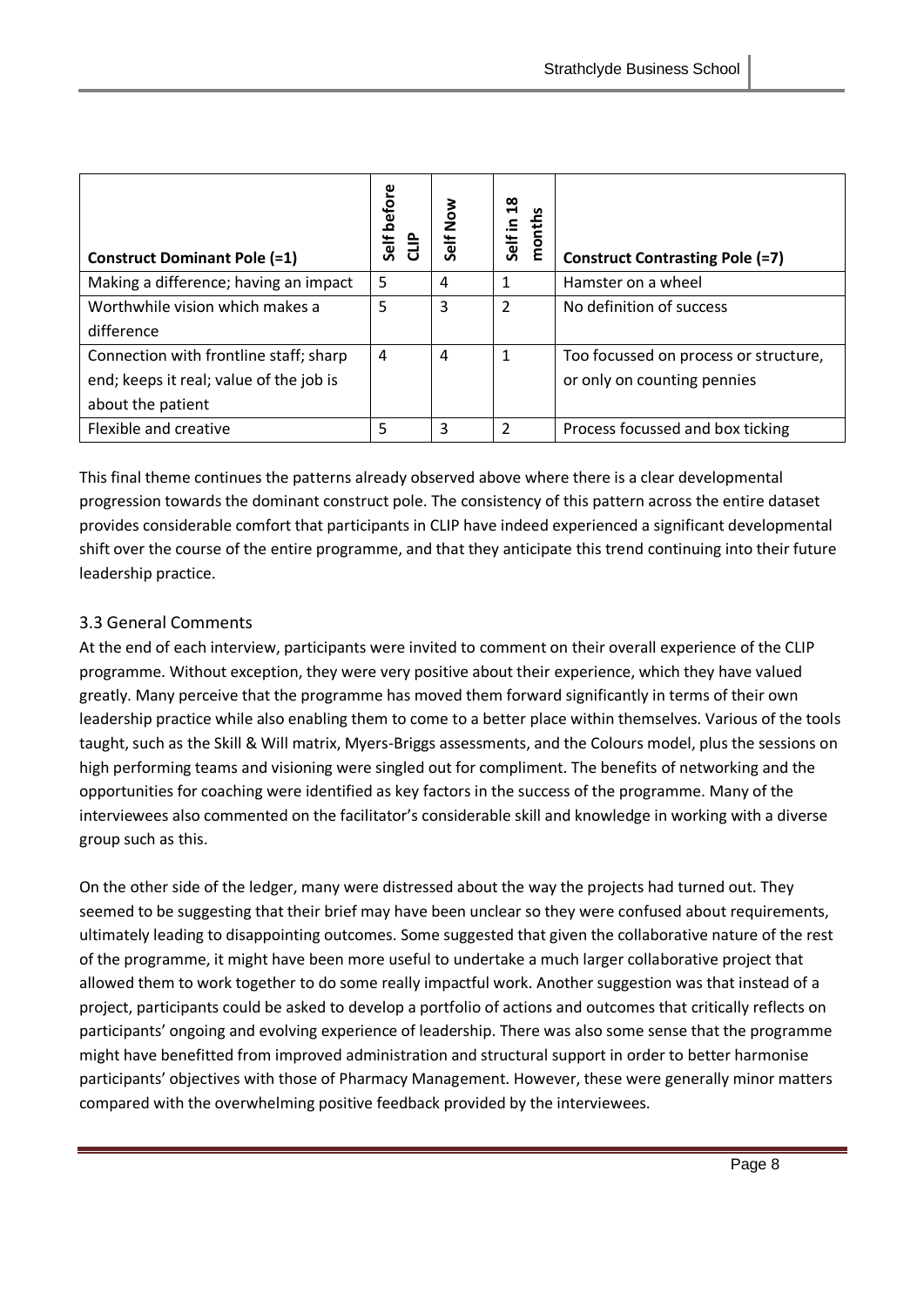### **4. Conclusion**

By focussing on the collaborative and cooperative dimensions of leadership, the CLIP programme appears to have been very successful at introducing participants to ideas about leadership that are both novel and useful in the intensely complex domain of pharmacy work. The verbal feedback reported in section 3.3 above will no doubt be consistent with the feedback collected by Pharmacy Management at the end of each taught session, but it is in the repertory grid analysis of elements and constructs that this review can offer fresh insight into the effectiveness of the programme. The elements selected by interviewees reflect a strong orientation towards leadership that is not about individual performance, but rather attends to the social and work-based contexts within which leadership arises. This same orientation is evident in the constructs that the interviewees actually use as they endeavour to make sense of their own leadership experiences. Although the five themes identified in this analysis – Engaging, Working together, Listening, Reflecting, and Making a difference – are not in themselves novel in the context of leadership, their elaboration through bipolar constructs provides a lot more nuanced detail about what they actually mean to participants in their own ongoing leadership development. Furthermore, the constructs have enabled a temporal mapping that shows how the interviewees themselves perceive their leadership practice has changed over the course of the CLIP programme, and how they anticipate it will continue to develop once the programme has finished. This suggests that they are leaving the programme with a very clear agenda for their continuing development, which seems very positive given the more usual experience that once a course has been completed, people simply revert to their old practices. Becoming better at understanding and managing the complexities of leading and organising is a key issue for today's organisations. The insights offered from this limited review, although just a single snapshot taken at the end of an 18 month programme, suggest that the CLIP participants are well equipped now to take on this challenge.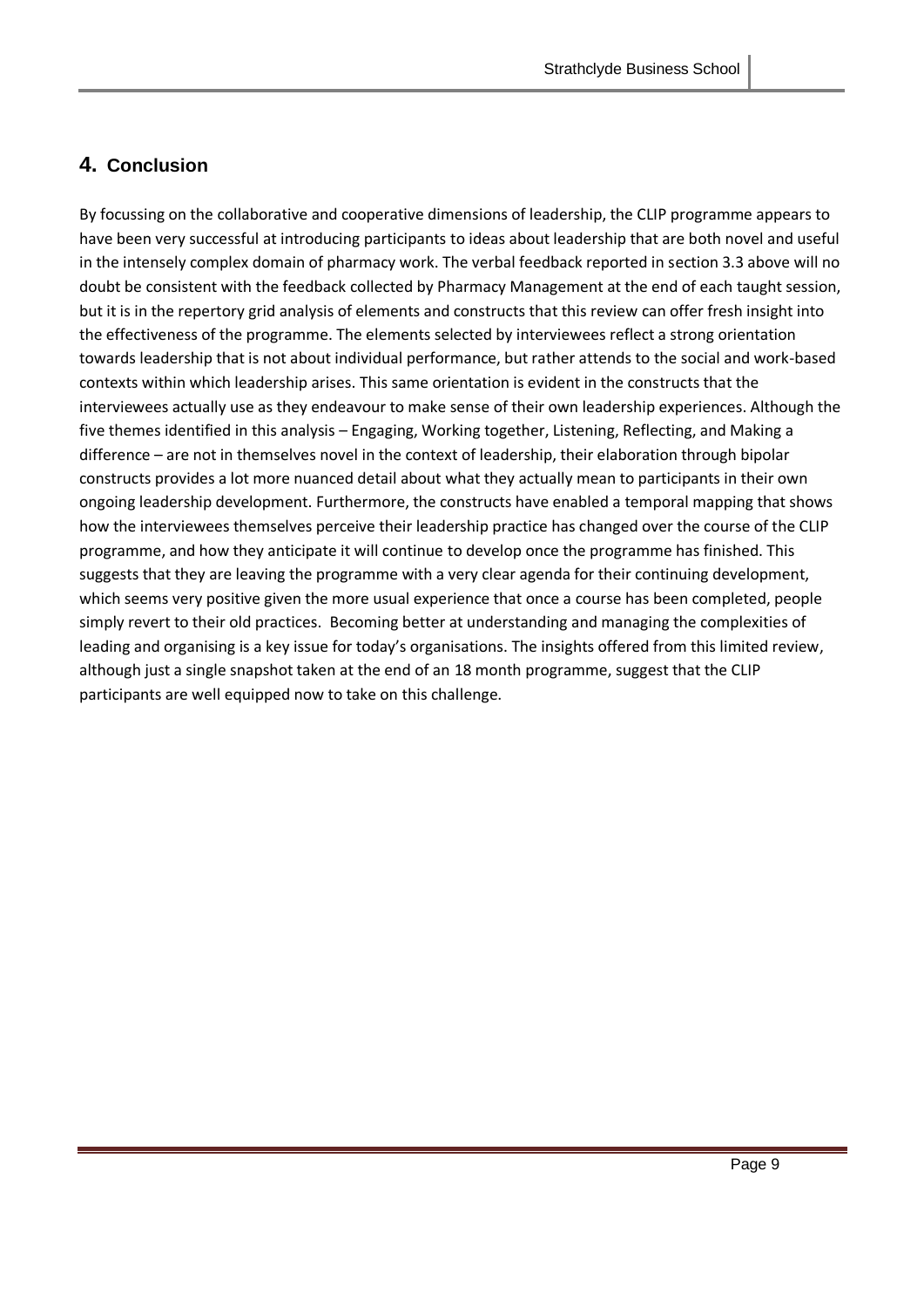## **Appendix – Repertory Grid Elements**

This appendix records the images selected by each participant as elements in their individual repertory grids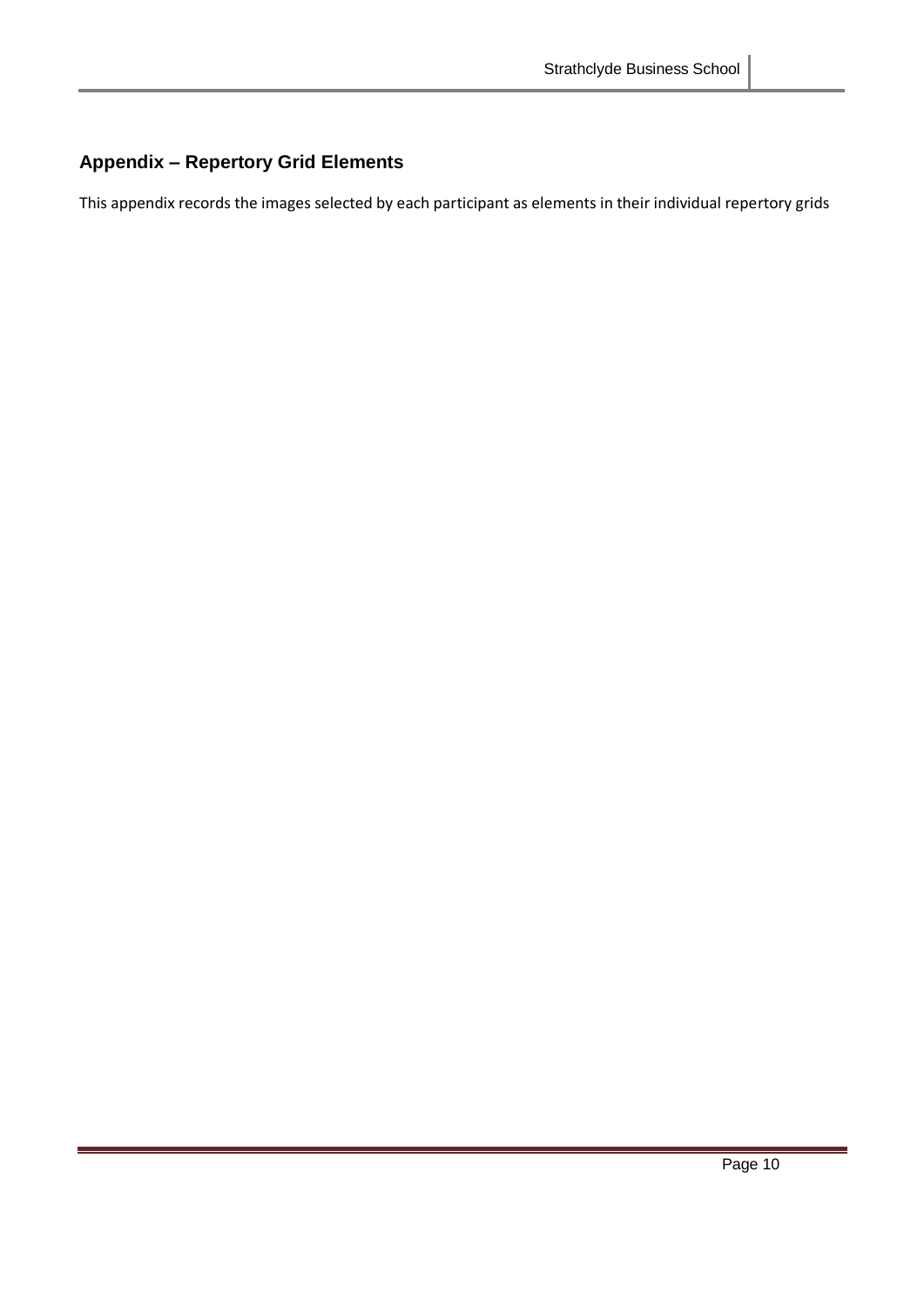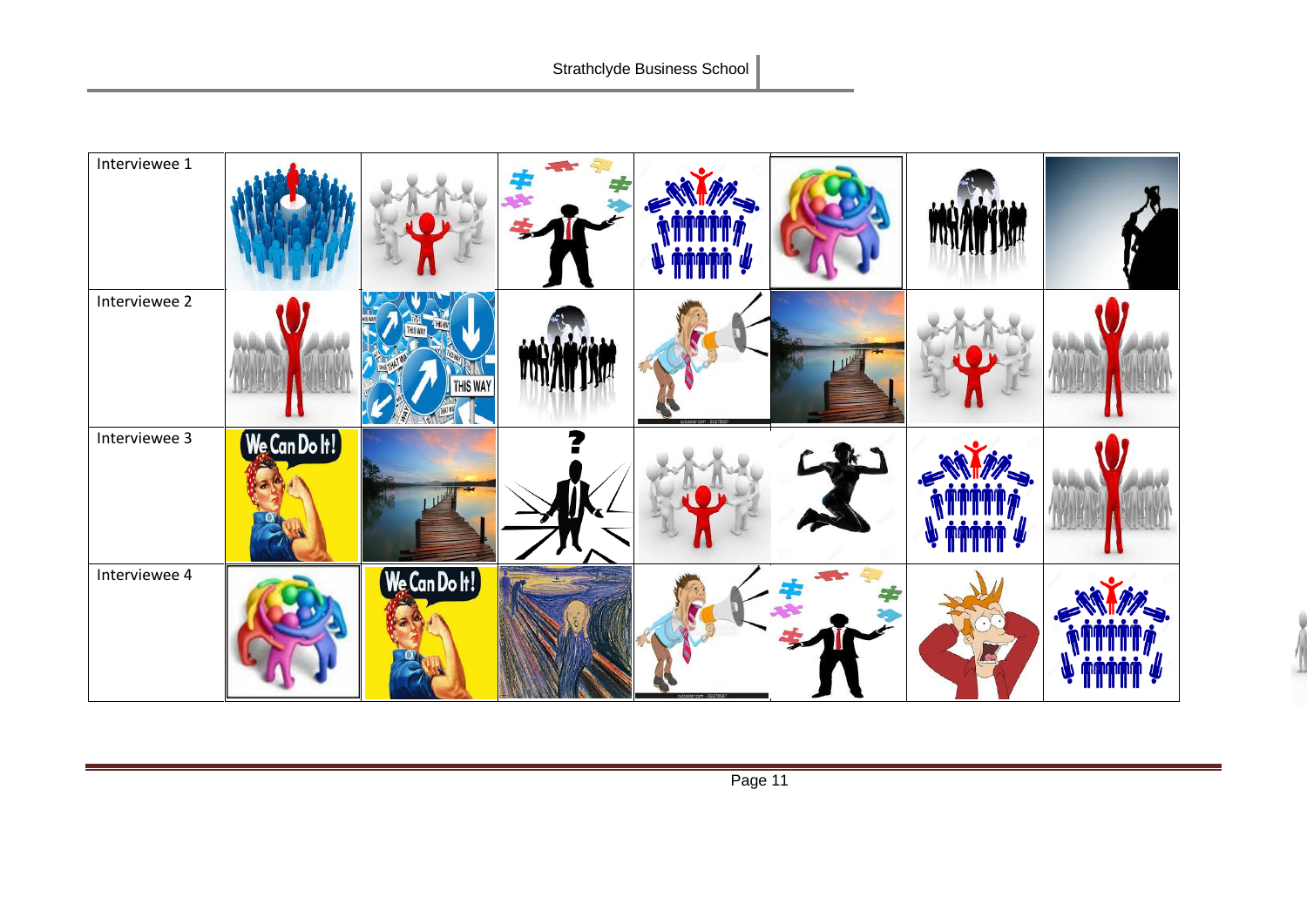

 $\overline{\mathbf{v}}$  $\blacksquare$